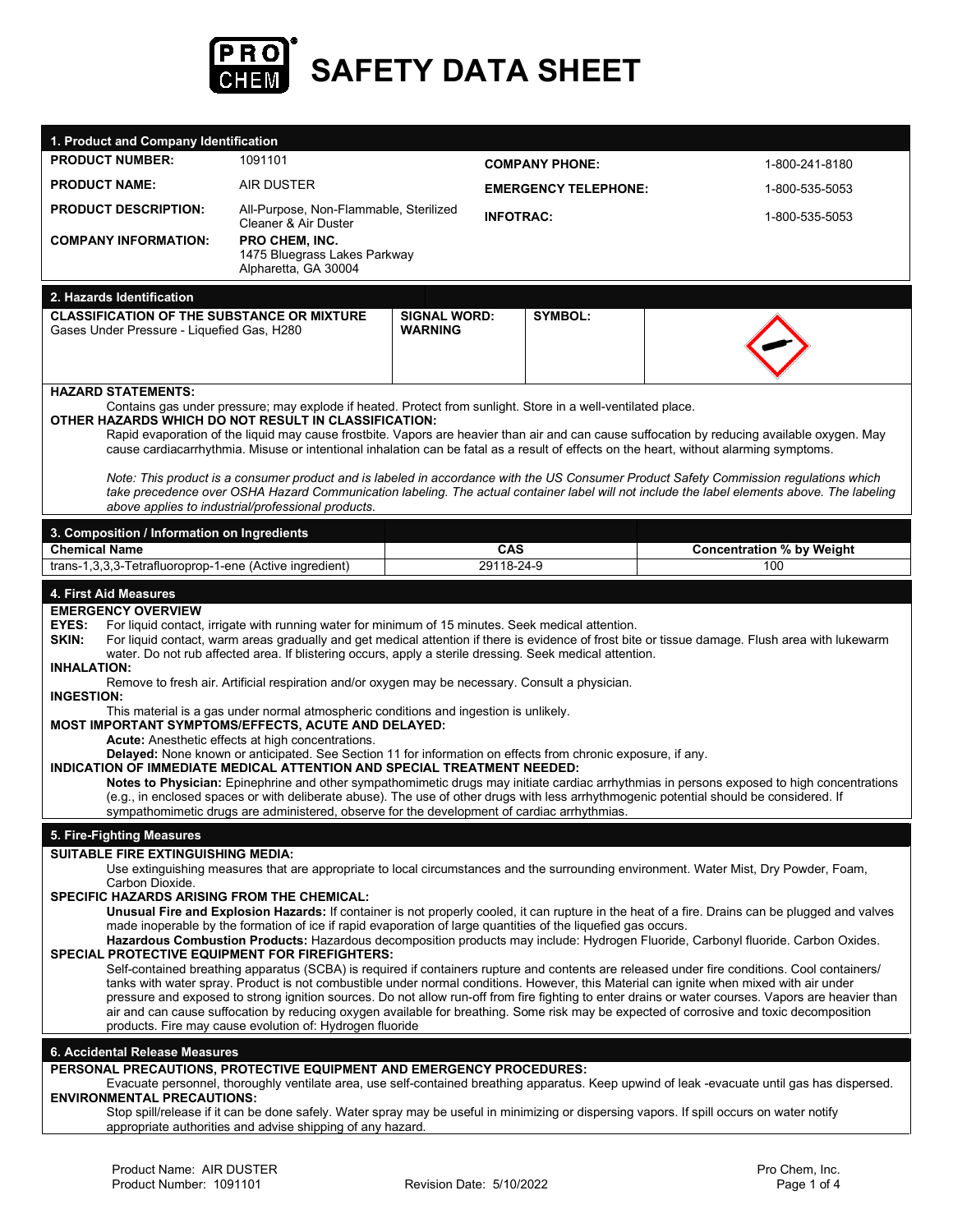## **METHODS & MATERIALS FOR CONTAINMENT & CLEANUP:** Ventilate area using forced ventilation, especially low or enclosed places where heavy vapors might collect. Notify relevant authorities in accordance with all applicable regulations. Recommended measures are based on the most likely spillage scenarios for this material; however local conditions and regulations may influence or limit the choice of appropriate actions to be taken. **NOTE:** Review FIRE FIGHTING MEASURES and HANDLING (PERSONNEL) sections before proceeding with cleanup. Use appropriate PERSONAL PROTECTIVE EQUIPMENT during clean-up. **7. Handling and Storage SAFE HANDLING:**  Comply with state and local regulations. Avoid contact with skin, eyes and clothing. Avoid breathing vapors. Wash hands thoroughly after handling. Wash clothing after use. Decomposition will occur when product comes in contact with open flame or electrical heating elements. Use good personal hygiene practices and wear appropriate personal protective equipment (see Section 8). Contents are under pressure. Gases can accumulate in confined spaces and limit oxygen available for breathing. Use only with adequate ventilation. Do not enter confined spaces such as tanks or pits without following proper entry procedures such as ASTM D-4276 and 29CFR 1910.146. **SAFE STORAGE & INCOMPATIBILITIES:**  Keep container(s) tightly closed and properly labeled. Use and store this material in cool, dry, well ventilated areas away from heat, direct sunlight. Store only in approved containers. Protect container(s) against physical damage. "Empty" containers retain residue and may be dangerous. **8. Exposure Controls / Personal Protection CONTROL PARAMETERS: COMPONENT ACIGH TLV (TWA) ACIGH TLV (STEL) OSHA PEL (TWA) OTHER PEL**  $trans-1,3,3,3-Tetrafluoroprop-1-ene$ Honeywell AEL **PERSONAL PROTECTIVE EQUIPMENT: Eye/Face Protection:** The use of eye protection (such as splash goggles) that meets or exceeds ANSI Z.87.1 is recommended when there is potential liquid contact to the eye. Depending on conditions of use, a face shield may be necessary. **Skin Protection:** Impervious, insulated gloves recommended. **Respiratory Protection:** Wear NIOSH approved respiratory protection as appropriate. Suggestions provided in this section for exposure control and specific types of protective equipment are based on readily available information. Users should consult with the specific manufacturer to confirm the performance of their protective equipment. Specific situations may require consultation with industrial hygiene, safety, or engineering professionals. **APPROPRIATE ENGINEERING CONTROLS:** Use only with adequate ventilation. Keep container tightly closed. **9. Physical & Chemical Properties Appearance & Odor:** Clear, colorless liquefied gas with a slight ethereal odor. **Explosive Limit-Lower (%):** None< 28°C **Odor Threshold:** No data. **Explosive Limit-Upper (%):** None< 28°C **pH:** Not applicable. **Vapor Density (air= 1.00):** 3.9 **Melting/Freezing Point:** No data. **Vapor Pressure @ 70°F:** 61 PSIG **Initial Boiling Point/Range:** -19°C **Solubility in Water @ 70°F:** 0.0373% **Viscosity:** No data. **Auto-Ignition Temp:** 368°C **Flash Point (Method):** None per ASTM E681 **Decomposition Temp:** No data.<br> **Specific Gravity (H20 = 1.00):** 1.19 **Percent Volatile by Volume:** 100% **Specific Gravity (H20 = 1.00):**<br>Evaporation Rate: **Franch Prince Rate:** 1.0) **10. Stability & Reactivity Information CHEMICAL STABILITY:**  Stable at normal temperatures and conditions. **POSSIBILITY OF HAZARDOUS REACTIONS:** Does not occur. **CONDITIONS TO AVOID:**  When pressurized with air or oxygen, the mixture may become flammable. Certain mixtures of HCFCs or HFCs with chlorine may become flammable or reactive under certain conditions. To avoid thermal decomposition, do not overheat. **INCOMPATIBLE MATERIALS:**  Alkali or Alkaline Earth Metals. Powdered Metal. Powdered Metal Salts. **HAZARDOUS DECOMPOSITION PRODUCTS:**  Carbon oxides, Hydrogen fluoride, Carbonyl fluoride, Fluorocarbons.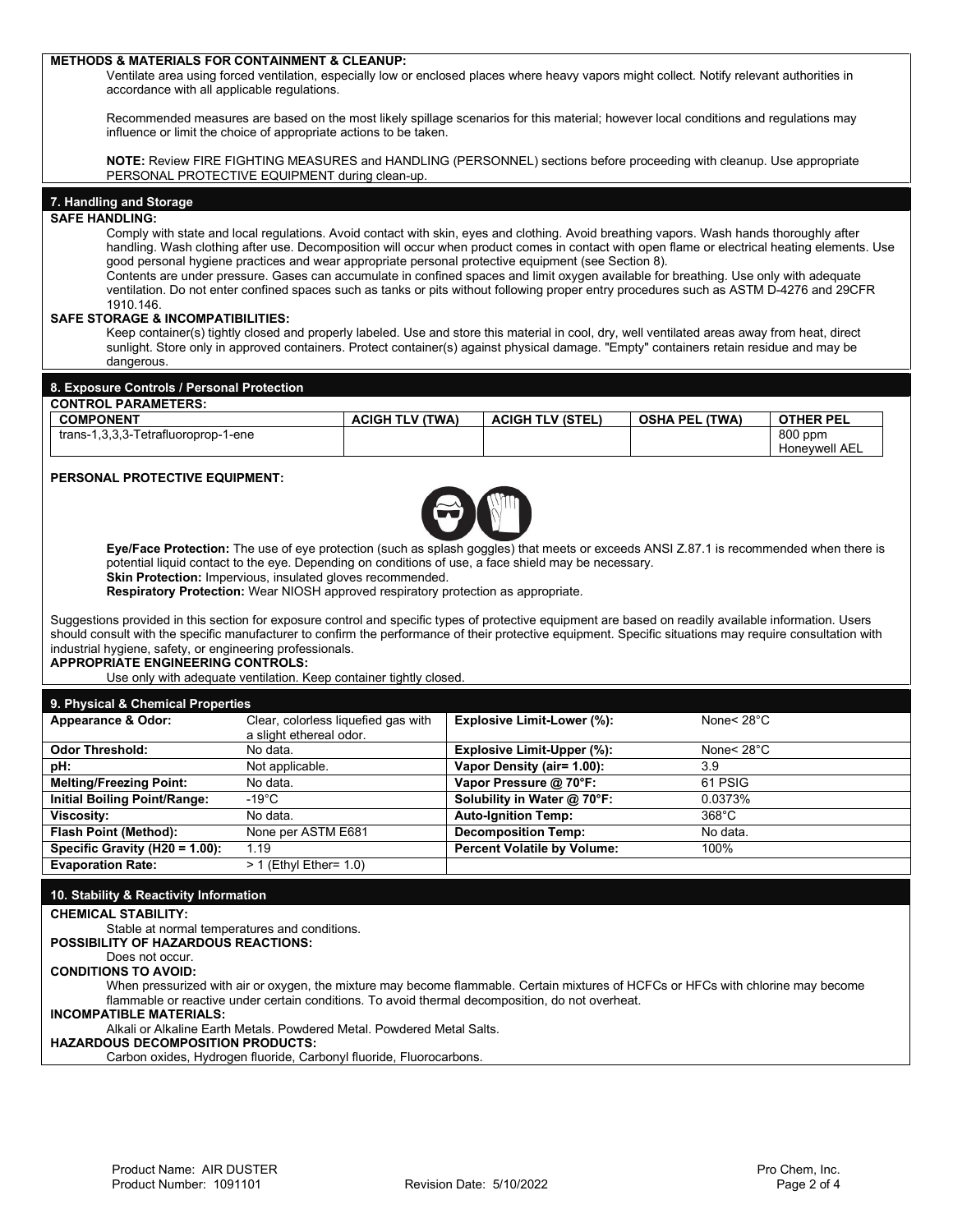| 11. Toxicological Information                           |                                                                                                                                                                                                                                                                            |  |  |
|---------------------------------------------------------|----------------------------------------------------------------------------------------------------------------------------------------------------------------------------------------------------------------------------------------------------------------------------|--|--|
| <b>TOXICOLOGICAL (HEALTH) EFFECTS:</b>                  |                                                                                                                                                                                                                                                                            |  |  |
| <b>EFFECTS OF OVER EXPOSURE:</b>                        |                                                                                                                                                                                                                                                                            |  |  |
|                                                         | Eyes: Liquid can cause severe irritation, redness, tearing, blurred vision, and possible freeze burns.                                                                                                                                                                     |  |  |
|                                                         | Skin: Contact with evaporating liquid can cause frostbite.                                                                                                                                                                                                                 |  |  |
|                                                         | Inhalation: Inhalation of vapor may produce anesthetic effects and feeling of euphoria. Prolonged overexposure can cause rapid breathing,<br>headache, dizziness, narcosis, unconsciousness, and death from asphyxiation, depending on concentration and time of exposure. |  |  |
| <b>Ingestion:</b> Aspiration hazard!                    |                                                                                                                                                                                                                                                                            |  |  |
|                                                         | <b>SPECIFIC TARGET ORGAN TOXICITY -single exposure:</b>                                                                                                                                                                                                                    |  |  |
|                                                         | Not expected to cause organ effects from single exposure.                                                                                                                                                                                                                  |  |  |
|                                                         | <b>SPECIFIC TARGET ORGAN TOXICITY -repeated exposure:</b>                                                                                                                                                                                                                  |  |  |
|                                                         | Not expected to cause organ effects from repeated exposure.                                                                                                                                                                                                                |  |  |
| <b>CARCINOGENICITY:</b>                                 | Not expected to cause cancer. This substance is not listed as a carcinogen by IARC, NTP or OSHA.                                                                                                                                                                           |  |  |
| <b>GERM CELL MUTAGENICITY:</b>                          |                                                                                                                                                                                                                                                                            |  |  |
|                                                         | Not expected to cause heritable genetic effects.                                                                                                                                                                                                                           |  |  |
| <b>REPRODUCTIVE TOXICITY:</b>                           |                                                                                                                                                                                                                                                                            |  |  |
|                                                         | Not expected to cause reproductive toxicity.                                                                                                                                                                                                                               |  |  |
| <b>OTHER COMMENTS:</b>                                  |                                                                                                                                                                                                                                                                            |  |  |
|                                                         | High concentrations may reduce the amount of oxygen available for breathing, especially in confined spaces. Hypoxia (inadequate oxygen)<br>during pregnancy may have adverse effects on the developing fetus.                                                              |  |  |
|                                                         | <b>INFORMATION ON TOXICOLOGICAL EFFECTS OF COMPONENTS:</b>                                                                                                                                                                                                                 |  |  |
| trans-1,3,3,3-Tetrafluoropro-1-ene                      |                                                                                                                                                                                                                                                                            |  |  |
| <b>Acute Inhalation Toxicity:</b>                       | Species: mouse                                                                                                                                                                                                                                                             |  |  |
|                                                         | Note: Acute (4-Hour) Inhalation Toxicity Screening Study (mouse): No lethality at >100,000 ppm.                                                                                                                                                                            |  |  |
|                                                         |                                                                                                                                                                                                                                                                            |  |  |
|                                                         | $LC50:$ > 207000 ppm<br>Exposure time: 4 h                                                                                                                                                                                                                                 |  |  |
|                                                         | Species: rat                                                                                                                                                                                                                                                               |  |  |
|                                                         |                                                                                                                                                                                                                                                                            |  |  |
| <b>Skin Irritation:</b>                                 | Species: rabbit                                                                                                                                                                                                                                                            |  |  |
|                                                         | Result: No skin irritation                                                                                                                                                                                                                                                 |  |  |
|                                                         | Method: OECD Test Guideline 404                                                                                                                                                                                                                                            |  |  |
| Sensitisation:                                          | Cardiac sensitization                                                                                                                                                                                                                                                      |  |  |
|                                                         | Species: dogs                                                                                                                                                                                                                                                              |  |  |
|                                                         | Result: Did not cause sensitisation on laboratory animals.                                                                                                                                                                                                                 |  |  |
|                                                         |                                                                                                                                                                                                                                                                            |  |  |
| <b>Repeated Dose Toxicity:</b>                          | Species: rat                                                                                                                                                                                                                                                               |  |  |
|                                                         | Application Route: Inhalation                                                                                                                                                                                                                                              |  |  |
|                                                         | Exposure time: 13 Weeks<br>Note: Causes mild effects on the heart. NOEL 5,000 ppm                                                                                                                                                                                          |  |  |
|                                                         |                                                                                                                                                                                                                                                                            |  |  |
| <b>Genotoxicity in vitro:</b>                           | Test Method: Chromosome aberration test in vitro                                                                                                                                                                                                                           |  |  |
|                                                         | Cell type: Human lymphocytes                                                                                                                                                                                                                                               |  |  |
|                                                         | Result: negative                                                                                                                                                                                                                                                           |  |  |
|                                                         | Test Method: Ames test                                                                                                                                                                                                                                                     |  |  |
|                                                         | Result: negative                                                                                                                                                                                                                                                           |  |  |
| <b>Genotoxicity in vivo:</b>                            | Test Method: Mutagenicity (in vivo mammalian bone-marrow cytogenetic test, chromosomal analysis)                                                                                                                                                                           |  |  |
|                                                         | Species: mouse                                                                                                                                                                                                                                                             |  |  |
|                                                         | Cell type: Micronucleus                                                                                                                                                                                                                                                    |  |  |
|                                                         | Application Route: Inhalation                                                                                                                                                                                                                                              |  |  |
|                                                         | Result: negative                                                                                                                                                                                                                                                           |  |  |
| Teratogenicity:                                         | Species: rabbit                                                                                                                                                                                                                                                            |  |  |
|                                                         | Method: Prenatal Developmental Inhalation Toxicity Study                                                                                                                                                                                                                   |  |  |
|                                                         | Note: Did not show teratogenic effects in animal experiments.                                                                                                                                                                                                              |  |  |
|                                                         | Species: rat                                                                                                                                                                                                                                                               |  |  |
|                                                         | Method: Prenatal Developmental Inhalation Toxicity Study                                                                                                                                                                                                                   |  |  |
|                                                         | Note: Did not show teratogenic effects in animal experiments.                                                                                                                                                                                                              |  |  |
| <b>Further Information:</b>                             | Note: Excessive exposure may cause central nervous system effects including drowsiness and dizziness. Excessive                                                                                                                                                            |  |  |
|                                                         | exposure may also cause cardiac arrhythmia. Rapid evaporation of the liquid may cause frostbite.                                                                                                                                                                           |  |  |
|                                                         |                                                                                                                                                                                                                                                                            |  |  |
| 12. Ecological Information                              |                                                                                                                                                                                                                                                                            |  |  |
| <b>TOXICITY:</b>                                        |                                                                                                                                                                                                                                                                            |  |  |
| <b>Ecotoxicity Effects:</b><br><b>Toxicity to Fish:</b> | NOEC: > 117 mg/l                                                                                                                                                                                                                                                           |  |  |
|                                                         | Exposure time: 96 h                                                                                                                                                                                                                                                        |  |  |
|                                                         | Species: Cyprinus carpio (Carp)                                                                                                                                                                                                                                            |  |  |
| Toxicity to daphnia and other aquatic invertebrates:    |                                                                                                                                                                                                                                                                            |  |  |
|                                                         | $ECS0:$ > 160 mg/l                                                                                                                                                                                                                                                         |  |  |
|                                                         | Exposure time: 48 h                                                                                                                                                                                                                                                        |  |  |
|                                                         | Species: Daphnia magna (Water flea)                                                                                                                                                                                                                                        |  |  |